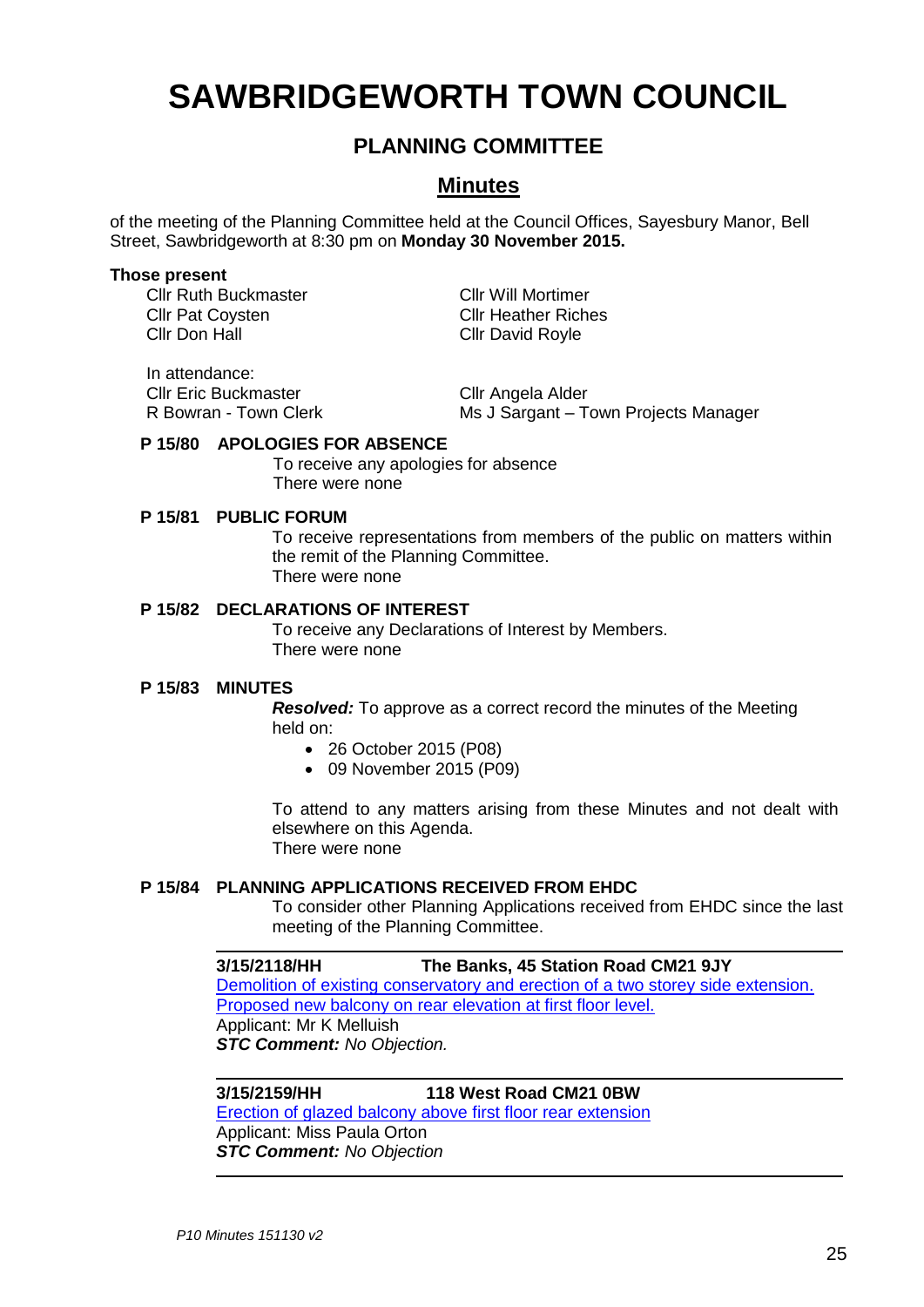# **3/15/2181/HH 40 Wychford Drive CM21 0HA**

[Single storey front extension with alterations to roof over garage. Conversion of](https://publicaccess.eastherts.gov.uk/online-applications/applicationDetails.do?activeTab=summary&keyVal=NWVO1LGLHF800)  [garage to habitable room, two storey rear extension and alterations to fenestration](https://publicaccess.eastherts.gov.uk/online-applications/applicationDetails.do?activeTab=summary&keyVal=NWVO1LGLHF800)  [on front and flank elevations.](https://publicaccess.eastherts.gov.uk/online-applications/applicationDetails.do?activeTab=summary&keyVal=NWVO1LGLHF800) Mr Glen Parker

*STC Comment:*

**3/15/2202/VAR Land At Springhall Road CM21 9ET**

[Variation of approved plans condition \(of LPA reference 3/04/2379/FP –](https://publicaccess.eastherts.gov.uk/online-applications/applicationDetails.do?activeTab=summary&keyVal=NX1J8CGLHGG00) varied by [LPA reference 3/07/2185/FO and amended by LPA reference 3/15/1991/\NMA\)](https://publicaccess.eastherts.gov.uk/online-applications/applicationDetails.do?activeTab=summary&keyVal=NX1J8CGLHGG00)  [incorporating changes to the elevational treatment.](https://publicaccess.eastherts.gov.uk/online-applications/applicationDetails.do?activeTab=summary&keyVal=NX1J8CGLHGG00) Applicant: Mavrastar *STC Comment: No Objection*

**3/15/2218/FUL 53 Knight Street CM21 9QG** [Removal of existing entrance door and side panel and installation of new DDA](https://publicaccess.eastherts.gov.uk/online-applications/applicationDetails.do?activeTab=summary&keyVal=NX739LGLHHE00)  [compliant door with associated works.](https://publicaccess.eastherts.gov.uk/online-applications/applicationDetails.do?activeTab=summary&keyVal=NX739LGLHHE00) Applicant: Nationwide Building Society *STC Comment: No Objection*

**3/15/2219/LBC 53 Knight Street CM21 9QG** [Removal of existing entrance door and side panel and installation of new DDA](https://publicaccess.eastherts.gov.uk/online-applications/applicationDetails.do?activeTab=summary&keyVal=NX739OGLHHF00)  [compliant door with associated works.](https://publicaccess.eastherts.gov.uk/online-applications/applicationDetails.do?activeTab=summary&keyVal=NX739OGLHHF00) Applicant: Nationwide Building Society *STC Comment: No Objection*

**3/15/2259/HH 47 Lawrence Avenue CM21 9DN** [Part two storey part single storey side and rear extension. Insertion of window to](https://publicaccess.eastherts.gov.uk/online-applications/applicationDetails.do?activeTab=summary&keyVal=NXLABSGLHL300)  [first floor side elevation.](https://publicaccess.eastherts.gov.uk/online-applications/applicationDetails.do?activeTab=summary&keyVal=NXLABSGLHL300) Application: Mr Sam Laskowski *STC Comment: No Objection*

**3/15/2286/VAR 61 Springhall Road CM21 9ET** [Variation of approved plans condition of \(LPA ref 3/07/2401/FP\) to include revised](https://publicaccess.eastherts.gov.uk/online-applications/applicationDetails.do?activeTab=summary&keyVal=NXSOW9GLHMN00)  [drawing number 3714 22A showing the insertion of rooflight in North Elevation.](https://publicaccess.eastherts.gov.uk/online-applications/applicationDetails.do?activeTab=summary&keyVal=NXSOW9GLHMN00) Applicant: Mavrastar *STC Comment: No Objection*

### **P 15/85 LATE PLANNING APPLICATIONS**

To deal with Planning Applications received from EHDC following the publication of this Agenda and received before 27 November 2015.

# **3/15/2311/HH 25 Wychford Drive CM21 0HA**

Single storey side extension, single and two storey rear extensions, pitched roof to front porch and alterations to fenestration - Amended Scheme *STC Comment: No Objection*

26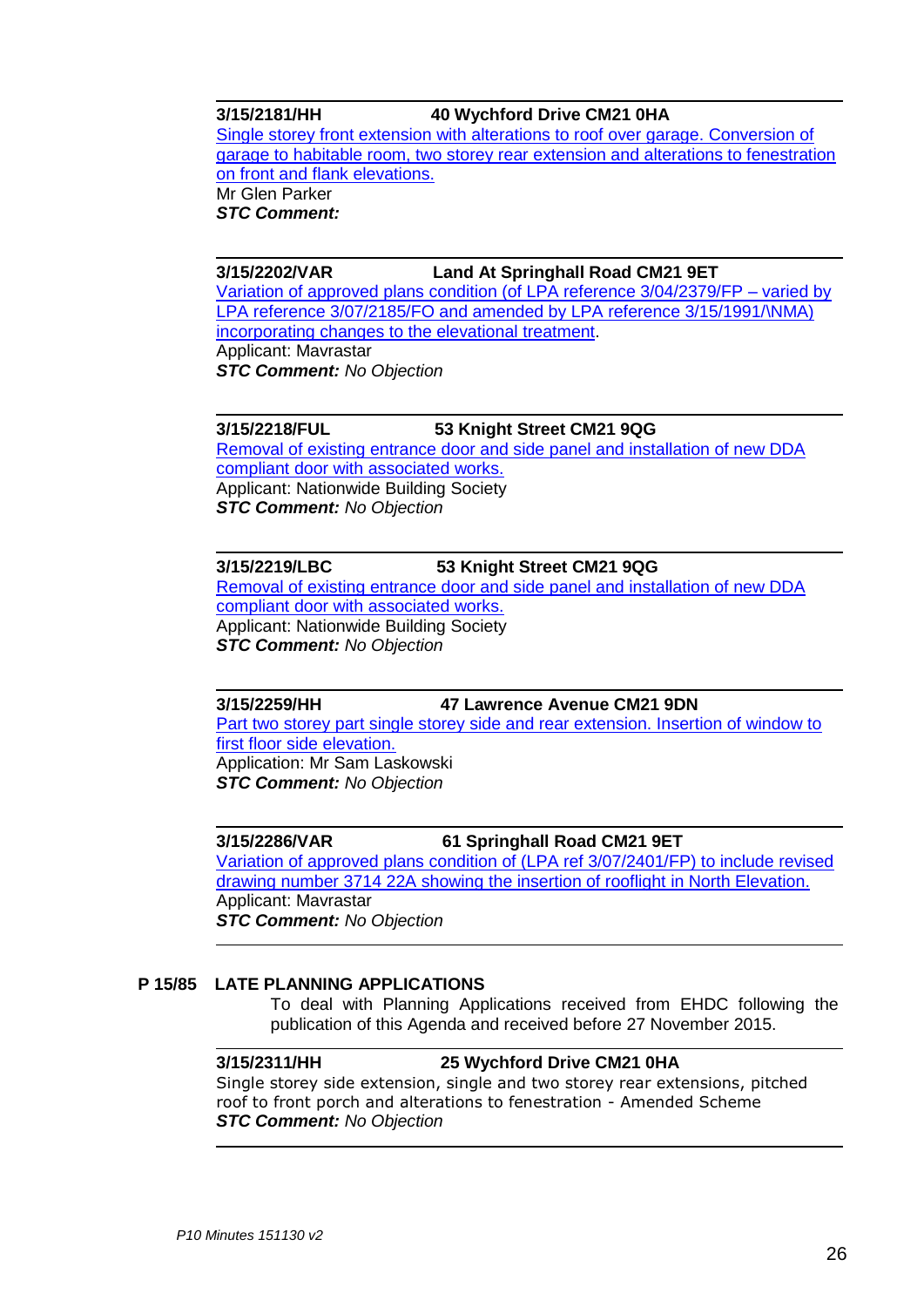## **P 15/86 PLANNING DECISIONS MADE BY EHDC**

To receive Planning Decisions from EHDC

**3/15/1028/FUL Rivers Hospital High Wych Road CM21 0AB** Erection of cancer care unit with associated car parking. *STC Comment: No objection EHDC Decision: Granted*

#### **3/15/1313/FUL 25B Vantorts Road CM21 9NA**

Erection of detached dwelling. *STC Comment: Objection. Committee considers that this application is an overdevelopment of the site and the applicant should be encouraged to reconsider the development of the plot. EHDC Decision: Refused*

# **3/15/1804/ADV 8 Bell Street CM21 9AN**

Replacement fascia sign. *STC Comment: No objection EHDC Decision: Granted*

# **3/15/1826/HH 42 Leat Close CM21 9LZ**

Single storey front extension and replacement porch roof. *STC Comment: No objection EHDC Decision: Granted*

**3/15/1850/HH Rosedale, London Road Spellbrook CM23 4AX**

Single storey rear extension *STC Comment: No objection EHDC Decision: Refused*

# **3/15/1896/LBC 55A London Road CM21 9JH**

Replacement of front bay window *STC Comment: No Comment EHDC Decision: Granted*

# **3/15/1921/FUL Rear of 36 West Road CM21 0BN**

Erection of two bedroomed bungalow with associated ancillary parking *STC Comment: Objection. This would be a development between an existing house and a new build which has created an infill situation. The proposal appears contrary to Policy ENV1 in that it doesn't relate to existing buildings. Access to the site is off a private road which leads to Mandeville School. Any more traffic to this road has the potential of causing an additional hazard to children and parents. EHDC Decision: Refused*